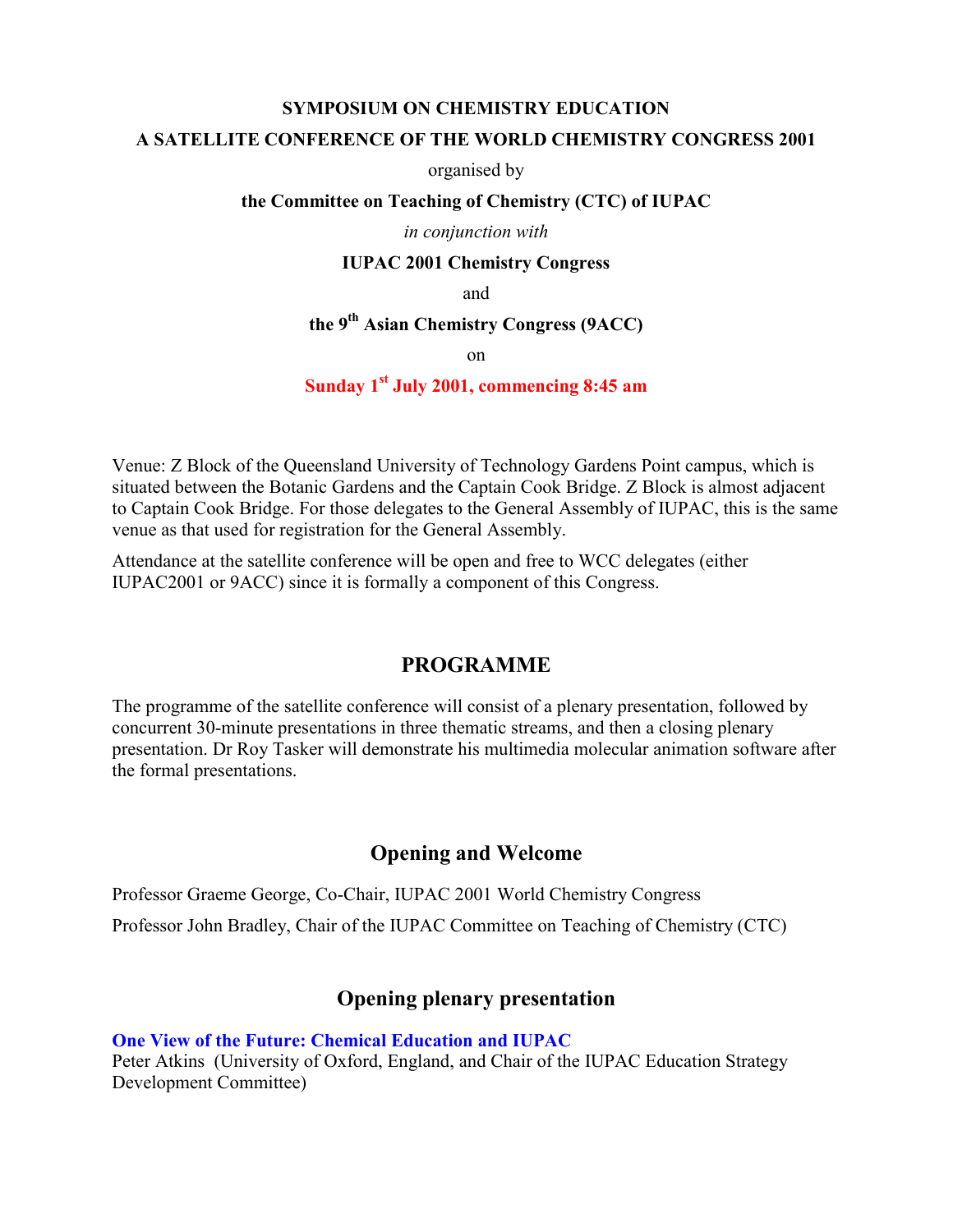# **Theme A. Education – based IUPAC projects**

**Chemical Education: Making civilisation more sustainable?**

Natalia P.Tarasova, Pavel D.Sarkisov and Anna A.Dodonova (D.Mendeleyev University of Chemical Technology of Russia, Moscow, Russia)

### **A Small, Strong Wind of Change – The IUPAC/UNESCO Global Programme in Microchemistry**

**J D Bradley**<sup>1</sup> and A N Pokrovsky<sup>2</sup> (<sup>1</sup> University of the Witwatersrand, Johannesburg, South Africa; <sup>2</sup> UNESCO, Paris)

**Solid-State and Materials Chemistry for Worldwide Education in Chemical Sciences** Meral Kizilyalli (Middle East Technical University, Ankara, Turkey)

**Essential Toxicology – A Multilevel Educational Resource** John H Duffus (The Edinburgh Centre for Toxicology, Edinburgh, Scotland, U.K.)

**Modern Tools Applied to Old Problems: The SolEq Speciation Calculation Software** Kip Powell (University of Canterbury, Christchurch, New Zealand)

### **Transformation from expert knowledge into forms of communication that make sense to students**

Bob Bucat<sup>1</sup>, John Bradley<sup>2</sup>, Joe Lagowski<sup>3</sup> and Tony Wright<sup>4</sup> (<sup>1</sup> University of Western Australia, Perth, Australia, <sup>2</sup> University of the Witwatersrand, Johannesburg, Republic of South Africa Australia, <sup>3</sup> University of Texas, Houston, USA, <sup>4</sup> Massey University, Palmerston North, New Zealand)

## **Theme B. Teaching and learning: research and development**

### **A Study of the Teaching and Learning in Computational Chemistry Using an Action Research Methodology**

Maree Baddock and Bob Bucat (University of Western Australia, Perth, Australia)

**The Use of Flow Diagrams as a Strategy for Effective Learning in Laboratories** Bette Davidowitz<sup>1</sup> and Marissa Rollnick<sup>2</sup><sup> $\chi$ </sup> (<sup>1</sup> University of Cape Town, Rondebosch, South Africa; <sup>2</sup> University of the Witwatersrand, Johannesburg, South Africa)

#### **Improving Teaching and Learning in Science Laboratories: Linking Education Research to Practice**

Jennifer Bearfoot<sup>1</sup>, Bob Bucat<sup>2</sup>, Mauro Mocerino<sup>1</sup> and Marjan Zadnik<sup>1</sup> (<sup>1</sup> Curtin University of Technology, Perth, Australia;  $2 \overline{The University of Western Australia, Perth, Australia$ 

**APCELL: Developing Better Ways of Teaching in the Laboratory** Simon Barrie<sup>1</sup>, Mark Buntine<sup>2</sup>, Ian Jamie<sup>1</sup>, Scott Kable<sup>1</sup> (<sup>1</sup> University of Sydney, Sydney, Sydney, Australia; <sup>2</sup> Adelaide University, Adelaide, Australia)

**Streaming Media for Introductory chemistry Courses**

Tony D.J. Haymet (University of Texas at Houston, USA)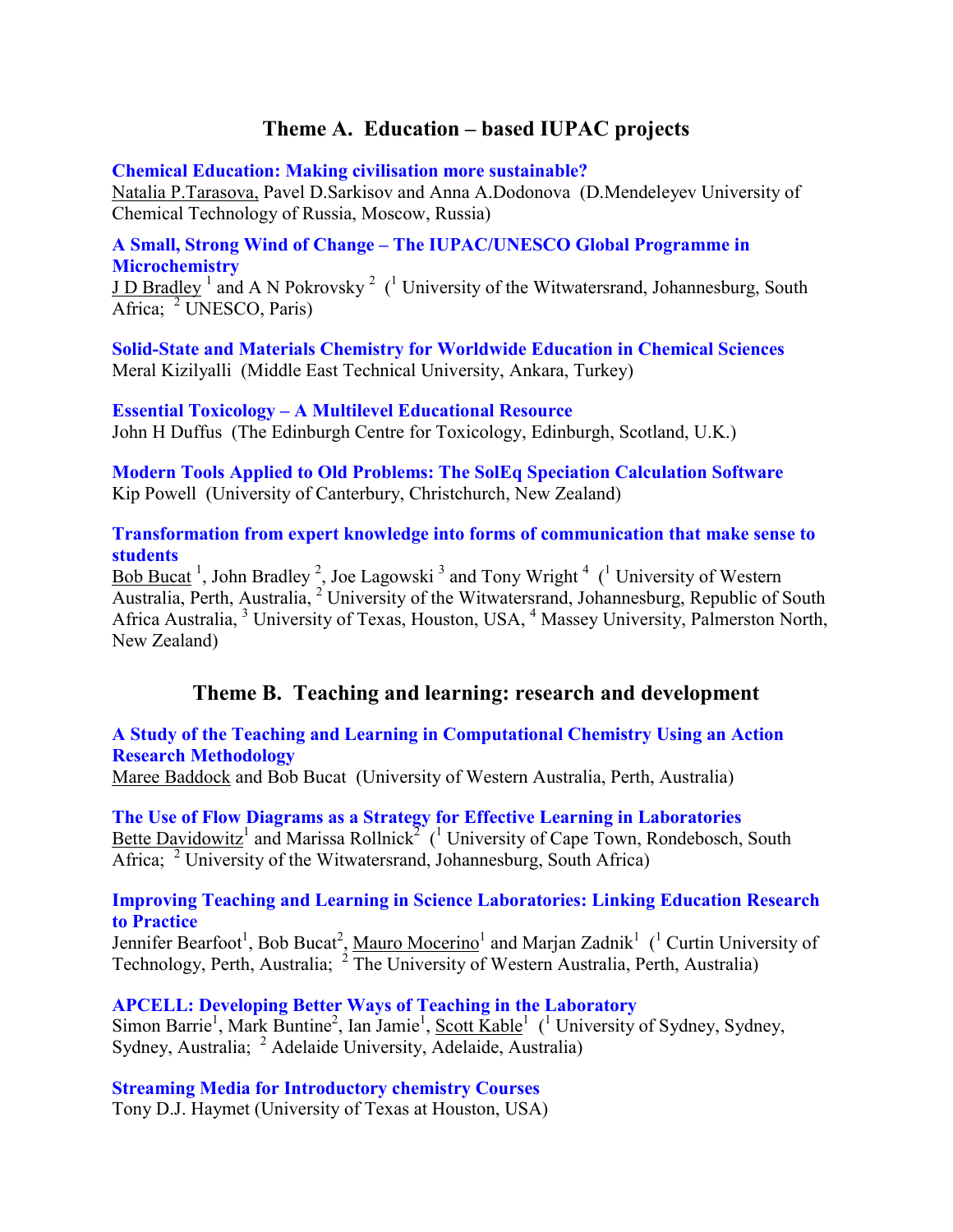### **Research into Practice: Improving Students' Mental Models of Molecular-Level Structures and Processes using Animations**

Rebecca Dalton<sup>1</sup>, Roy Tasker<sup>1</sup> and Ray Sleet<sup>2</sup> (<sup>1</sup> University of Western Sydney, Sydney, Australia; <sup>2</sup> University of Technology, Sydney, Australia)

## **Theme C. Sustainability and green chemistry education**

**Education and International Green Chemistry Programs** Dennis L. Hjeresen (Director, ACS Green Chemistry Institute, USA)

**Teaching Green Chemistry Across the Spectrum** Janet L. Scott and Antonio F. Patti (Centre for Green Chemistry, Monash University, Melbourne, Australia)

**Green Chemistry Education in Italy and Europe** Pietro Tundo (Department of Environmental Sciences, Ca' Foscari University - Venice, Italy)

**Development of an Undergraduate Course in Green Chemsitry** Greg T Klease and John Rideout (Central Queensland University, Rockhampton, Australia)

**Use of SATL Techniques as a Method of Creating Green Chemistry Laboratory** A. F. M. Fahmy<sup>1</sup>, M. S. A. Hamza<sup>1</sup>, H. A. A. Medien<sup>1</sup>, W.G. Hanna<sup>1</sup> and J. J. Lagowski<sup>2</sup> (<sup>1</sup> Ain Shams University, Cairo, Egypt;  $^2$  The University of Texas at Austin, USA)

# **Closing plenary presentation**

**Chemical Education Research as a Necessary Component for Progress in Modern Chemistry**

J. J. Lagowski (The University of Texas at Austin, USA, and Secretary of the IUPAC Committee on Teaching of Chemistry)

## **Software demonstration**

After the formal presentations, Dr Roy Tasker will demonstrate the molecular animation software described in an earlier presentation (Dalton and Tasker)